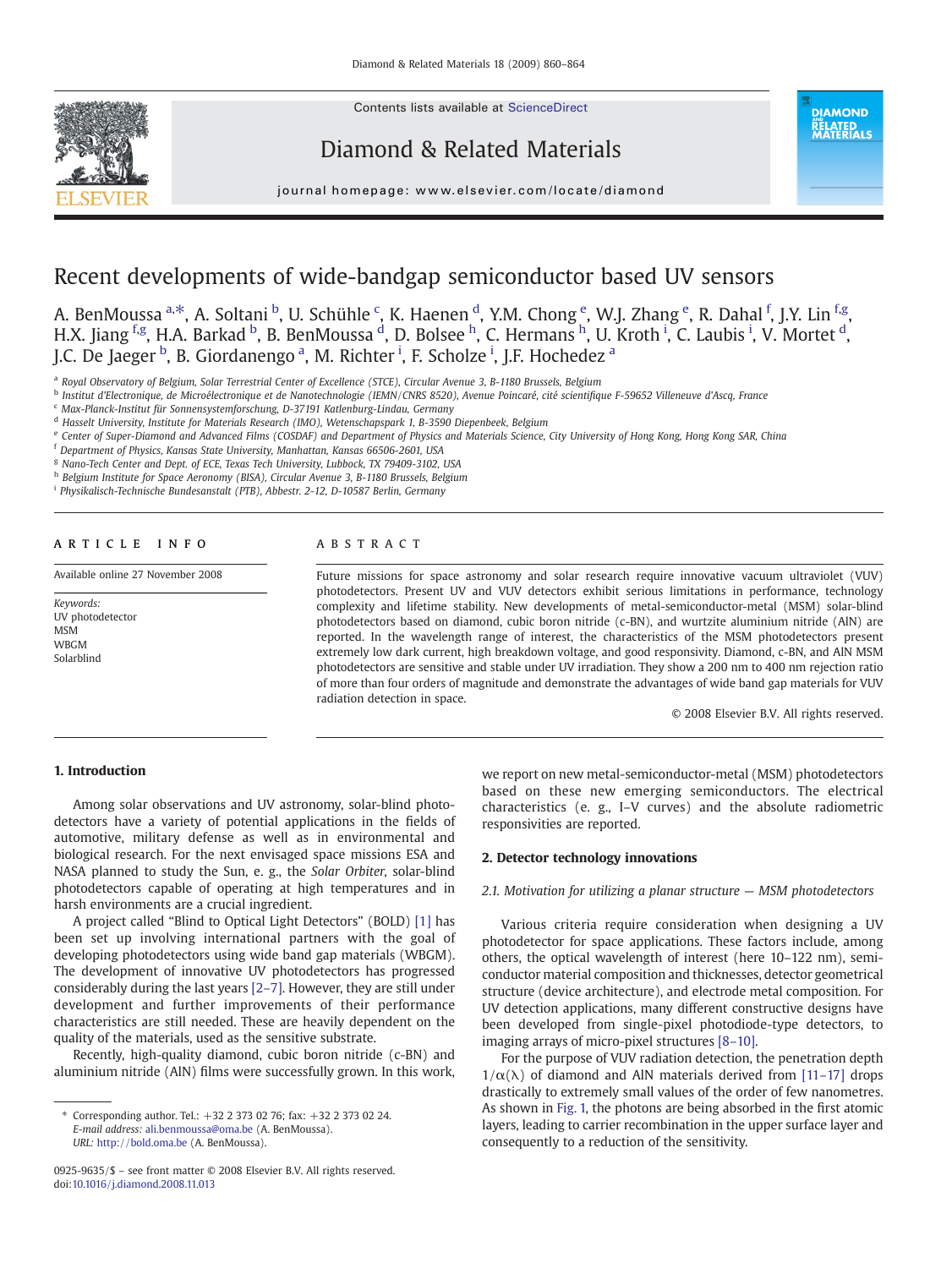<span id="page-1-0"></span>

Fig. 1. Penetration depth versus wavelength in the range of 10 nm to 200 nm of diamond and AlN materials derived from different references [11–[17\]](#page-4-0).

Hence, it can be readily understood that it is crucial to optimize the photo-electron collection close to the surface with a planar configuration of the electrodes. Among different design structures, the MSM represents a simple, cost-effective photodetector design not only related to performance but also to ease the fabrication process. The MSM photodetector is built with coplanar structures, making their production simpler than p-i-n or Schottky diodes consisting of different layers with different doping constituents and concentrations. Their main limitations include relatively larger dark current since a bias is required that is nevertheless negligibly small for WBGM (see [Fig. 5](#page-3-0)), and moderate external quantum efficiency (EQE) due to electrode shadowing, if they are not semi-transparent in the wavelength range of interest. Dedicated corrective design can however be foreseen [\[18\]](#page-4-0).

Note that the reported diamond MSM photodetector has a different mode of operation than the c-BN and AlN MSM photodiodes since it is called a MSM photoconductor. The MSM photoconductor consists of a piece of semiconductor with two ohmic contacts where a potential difference is applied between them while the MSM photodiode is essentially two Schottky barrier diodes back-to-back fully depleted under sufficient bias. MSM photoconductors are different to MSM photodiodes in several important ways: current is carried both by minority and majority carriers in the photoconductor and the gain can be higher than unity depending primarily on the ratio of the minority carrier lifetime to the majority carrier transit time.

# 2.2. Diamond MSM photoconductors

Photodetectors based on diamond material have progressed only very recently due to difficulties in producing the high-quality thin films with sufficiently low defects and concentrations of n-type and p-type dopants [\[5\].](#page-4-0)

In the frame, the PRoject for On-Board Autonomy 2 (PROBA2), the ESA micro-mission conceived for the purpose of demonstrating new technologies, has given the first opportunity to advance the use of innovative diamond detector technologies with the Large Yield RAdiometer (LYRA) [\[19\],](#page-4-0) which is a solar VUV radiometer that will be launched in 2009 onboard PROBA-2. LYRA will be the first space assessment of the pioneering UV diamond detectors.

In this work, a new MSM device architecture to minimize shadowing by electrodes and increase the homogeneity of the diamond photodetectors is investigated. The reported device is designated MSM24-r. The circular metal fingers of the MSM24-r structure is designed to 2 μm in width, with a spacing between the contacts of 5 µm. Metallization of ohmics contacts is Ti/Pt/Au with thicknesses of 20/10/200 nm, respectively. The electrodes supporting the metal fingers are 30 µm in width. The Fig. 2 shows a photograph of the MSM24-r photodetector mounted inside its rectangular ceramic package. Homoepitaxial growth procedure and fabrication steps are detailed elsewhere [\[20,21\].](#page-4-0) The active area of the MSM24-r device has a diameter of 4.6 mm on top of a 5 mm diameter diamond substrate corresponding to an optical detection area of  $16.6$  mm<sup>2</sup>. Note that there is a general need in solar missions for large size ( $\emptyset$ >3 mm) photodetectors. This requirement brings the fabrication of photodetectors to a high level of complexity due to the homogeneity requirements on the large surfaces materials (roughness, defects). The large-size diamond photodetector demonstrates an added value relative to the state-of-the-art where typical areas of UV detectors are usually below 1  $mm<sup>2</sup>$ .

# 2.3. c-BN MSM photodiodes

Cubic boron nitride (c-BN) films were deposited on diamondcoated silicon substrates in an electron-cyclotron-resonance microwave plasma CVD system using a He-Ar-N<sub>2</sub>-BF<sub>3</sub>-H<sub>2</sub> gas mixture. The experimental details and the high crystallinity of the c-BN films deposited are reported elsewhere [22–[25\].](#page-4-0) In this work, 1 µm thick c-BN films were grown on the 4 µm thick diamond interlayer (see [Fig. 3\)](#page-2-0). The previous studies indicate that c-BN films grew directly on diamond surfaces without a soft and humidity-sensitive non-cubic BN phase. As a result, the adhesion of c-BN films was improved significantly. Comprehensive characterization also illustrates that the c-BN films deposited by this method are in a polycrystalline columnar structure and have a high crystallinity and cubic phase



Fig. 2. Photographs of the new diamond MSM24-r photodetector mounted in a ceramic housing (close-up view on the right-hand side).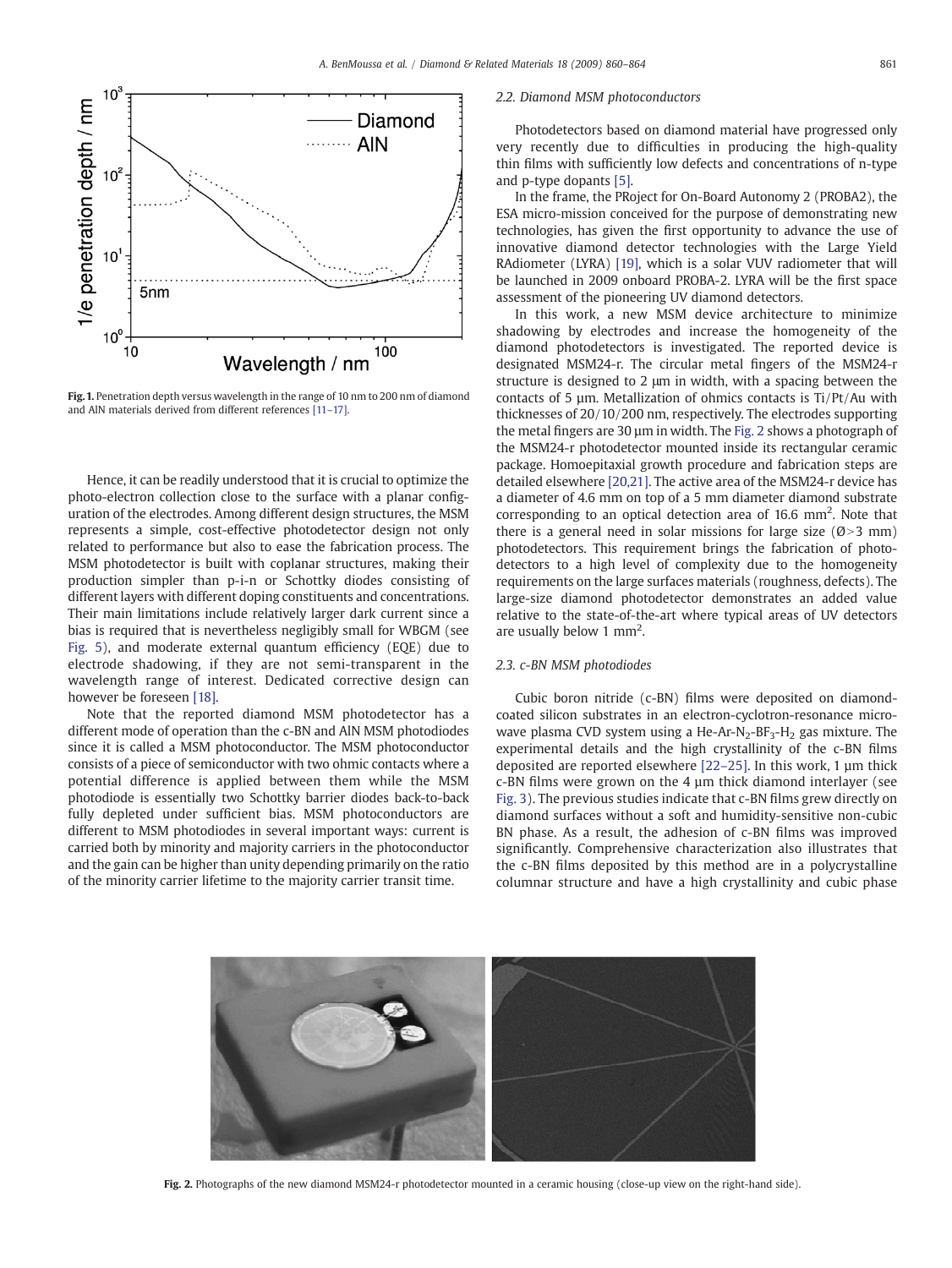<span id="page-2-0"></span>

Fig. 3. SEM image of the cross-sectional morphology of the c-BN/diamond composite film (a) and enlarged SEM view showing the circular interdigitated electrodes at the central region (b).

purity [\[23,24\]](#page-4-0). The MSM photodiodes were fabricated by depositing patterned Mo/Au (40 nm/300 nm) electrodes on the c-BN surface using electron beam deposition. After deposition, the samples are annealed at 400 °C for 15 min in an  $N_2$  atmosphere to improve the stability of Schottky electrode contacts. The diameter of the devices varies from 1 mm to 3 mm. The finger width is 2  $\mu$ m, and the inter-spacing between contact pads is 5 µm (same circular design as the diamond MSM24-r photodetector) with an electrode fill factor (metal/c-BN area ratio) of less than 0.33.

#### 2.4. AlN MSM photodiodes

The aluminium nitride (AIN) MSM photodiodes are based on 1.5 μm thick AlN epilayers grown on sapphire substrates using metal organic chemical vapor deposition (MOCVD). The Fig. 4(a) shows schematically the device layer structure. Heteroepitaxial growth procedure details are given elsewhere [\[26\].](#page-4-0) The quality of the AlN epilayers can be found from [\[27,28\]](#page-4-0) including very narrow line widths of X-ray diffraction (002) and (102) peaks with a dislocation densities of typically  $5 \times 10^9$  cm<sup>-2</sup>. Three AlN MSM samples were connected together in parallel to form a larger device, resulting in an active area of  $3 \times (0.1 \times 0.08)$  mm<sup>2</sup>. The linear interdigitated fingers for Schottky contacts are designed to 2 μm in width, with 4 µm spacing between the contacts. Contacts are made by metallization of Pt/Au with thicknesses of 10 nm and 200 nm, respectively, followed by thermal annealing at a temperature of approximately 800 °C. Recently, AlN Schottky diodes and AlN avalanche photodetectors have been demonstrated by the same research group [\[29,30\].](#page-4-0)

#### 3. Experimental setup

The optical measurements were carried out using a collimated and tuneable monochromatic light beam provided by a 100 W deuterium light source combined with a double monochromator. We could obtain the relative spectral response function between 175 nm and 400 nm, but also check the rejection ratio and the stability of the signal at different bias voltages. The spectral resolution can be as low as 0.1 nm but typically it was 0.5 nm to 1 nm. The beam from the deuterium lamp naturally diverges. It was collimated by the arrangement of condenser, pinhole and lenses which also improved the resulting beam homogeneity. Absolute calibration could be accomplished using calibrated silicon photodiodes (AXUV diodes from IRD Inc., USA) used as detectors for the spectrometers. Individual measurements were repeated to check stability and reproducibility. During the measurements, the beam stability was constantly monitored by alternating measurements of the sample and the reference diode.

In the VUV range (40 nm to 240 nm), a synchrotron radiation campaign was carried out at the normal incidence (NI) beamline of the Physikalisch-Technische Bundesanstalt (PTB) laboratory at the storage ring Berliner Elektronenspeichering-Gesellschaft für Synchrotronstrahlung (BESSY II). Details of the description of the PTB/BESSY II measuring stations can be found in [\[31,32\]](#page-4-0). The detector calibration facility provides a synchrotron beam, monochromatized by a NI monochromator with a spectral resolution of about 1% of the wavelength. To cover a wide spectral range from 40 nm to 240 nm, different filters and beamline mirrors are used to suppress higher



Fig. 4. Schematic representation of the AlN device layer structure (a) and photograph of the AlN MSM photodiode mounted inside the manipulation stages holder together with the silicon reference photodiode at PTB-BESSY II synchrotron radiation beamline (b).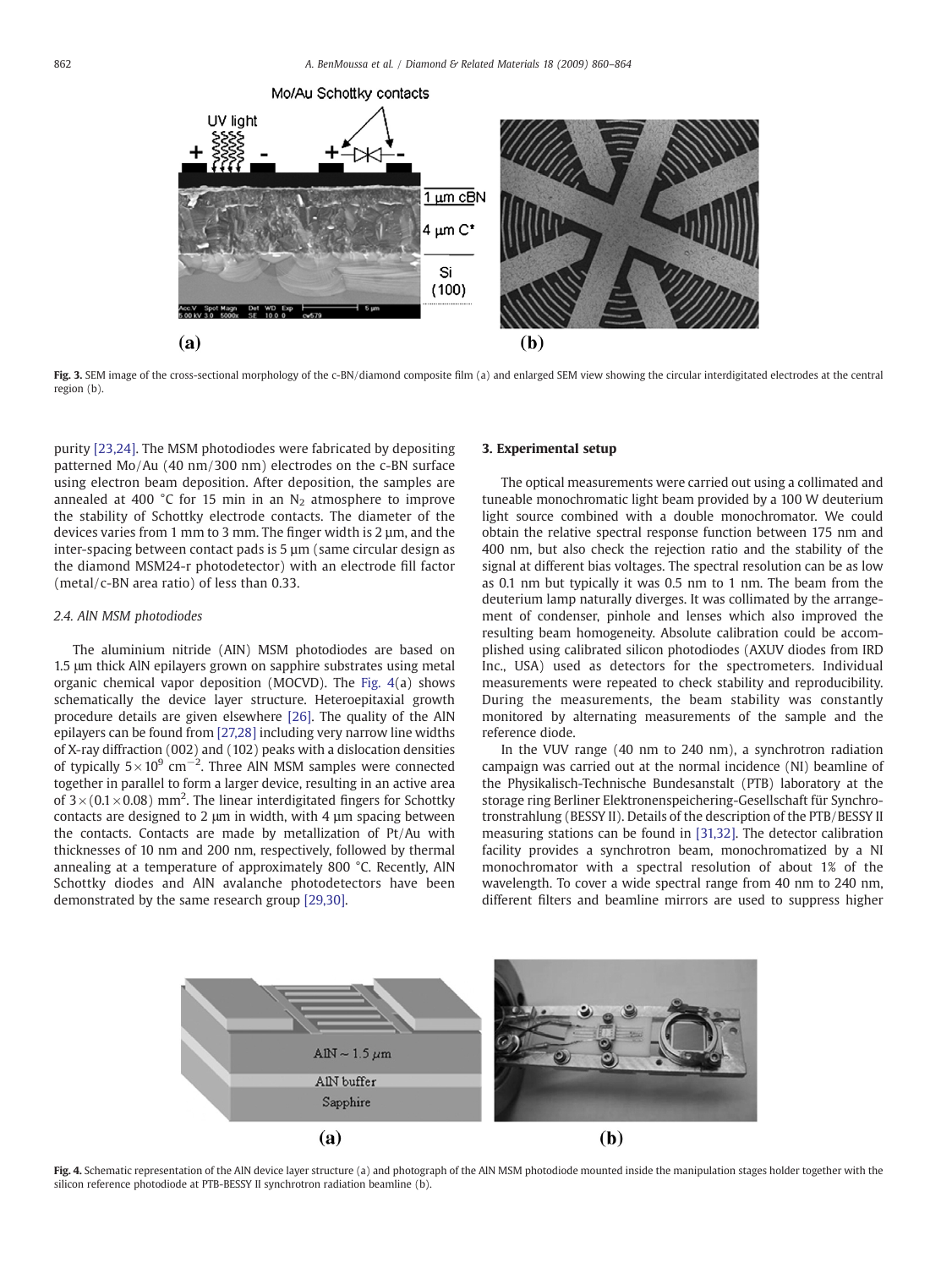<span id="page-3-0"></span>

Fig. 5. Dark current density versus voltage characteristics of the diamond MSM24-r, c-BN, and AlN MSM photodetectors at room temperature between  $-6$  V and  $+6$  V. The inset shows a large view of the dark current density between −40 V and +40 V.

order contributions to the selected bandwidth. The detector calibration chamber at the end of the beamline is an ultrahigh vacuum chamber with manipulation stages permitting to raster the sample area and to toggle between test and reference detectors as shown in [Fig. 4](#page-2-0)(b). The spot size of the beam at the location of the samples is approximately  $1\times 2$  mm<sup>2</sup>, depending slightly on the chosen wavelength. The radiometric uncertainty of the measurements is estimated to be better than a few percent in absolute terms.

#### 4. Results and discussion

#### 4.1. Electrical measurements

The current density-voltage (I–V) curves were measured at room temperature and under  $N<sub>2</sub>$  atmosphere. It must be noted that special care should be taken to keep the MSM detectors in a dry and inert environment to avoid water surface contamination and therefore an increase of the dark current. The goal of these measurements is not to compare the devices, since their electro-optical characteristics depend significantly on the surface properties of the active layer, on the applied voltage and on the geometrical design (width and distance between electrodes). Note also that the diamond MSM photodetector, as a photoconductor, has a different mode of operation. Thus we report only briefly these measurements here, which are depicted in Fig. 5.

The diamond MSM24-r photodetector shows a small dark current of 1.1 pA at  $+5$  V bias (0.4 pA before wire bonding) with ohmic Ti/Pt/ Au contacts. The I–V characteristic of the c-BN-based MSM photodiode reveals a Schottky contact between the Mo/Au electrodes and c-BN films. The device exhibits a low dark current of about 1.2 pA to –1.4 pA at a bias voltage of  $+/-$  30 V (160–190 pA/cm $^2$ ), respectively. For AlN MSM photodetectors, the I–V characteristic shows a negligibly small dark current of 13 fA at  $+/-30$  V (i.e.~56 pA/cm<sup>2</sup>). The measured signal was stable over a wide temporal range.

#### 4.2. Absolute spectral responsivity

The absolute spectral responsivity curves and more precisely the EQE of the MSM photodetectors are shown in Fig. 6. For clarity, the estimated error bars to the data points are not plotted. When synchrotron measurements are possible, the data measured on a relative scale (from 175 nm–400 nm) are matched to the absolute data from PTB/BESSY II (40 nm–240 nm).

As seen in Fig. 6, the EQE of the MSM detectors show the band edges around 225 nm, 203 nm and 193 nm for the diamond, AlN and c-BN detectors, respectively.

For the diamond MSM24-r photodetector, the responsivity has a maximum of 48 mA/W at 210 nm with corresponding EQE of 28%. It displays a rejection ratio between 210 nm and 400 nm of more than four orders of magnitude  $(1.6 10<sup>4</sup>)$ . The VUV measurement shows that MSM24-r photodetector sensitivity decreases rapidly towards 130 nm by a factor of 20 which is probably due to a combination of surface recombination, photoemission losses [\[6,33\]](#page-4-0) and the abrupt drop of the diamond penetration depth (cf. [Fig. 1](#page-1-0)). The responsivity starts to increase slowly from 130 nm to 75 nm by a factor of 3 and becomes almost constant at higher photon energies which is related to an increase of the number of electron-hole (e–h) pairs created per absorbed photon.

The AlN MSM photodetector shows a rejection ratio between 200 nm and 360 nm of more than four orders of magnitude  $(1.15\ 10^4)$ . Over the wavelength range of 170 nm to 200 nm, the photoresponse is constant, in contrast to the diamond MSM24-r photodetector, but with a lower responsivity of approximately 4.5 mA/W at a bias voltage of  $+30$  V. Then the photoresponse increases (depending on the polarity of the applied voltage) due mainly to the photoemission current contribution [\[18\].](#page-4-0) The photo-emitted electrons are pulled back to the device due to the high positive voltage of  $+30$  V applied. Thus, it is recommended biasing the electrical circuit to energies higher than the maximum kinetic energy that the electron can acquire after leaving the surface i.e. the photon energy minus the material's work function. At around 115 nm, the photoresponse reaches a maximum responsivity of 28 mA/W (with a corresponding EQE of 30%). Then, it decreases until 80 nm. This value is still close to the ionization threshold of almost any material meaning that the absorption is high with the generation of a high number of electrons close to the surface. Between 60 nm and 80 nm, the responsivity is nearly constant with a photoresponse of 8.4 mA/W. For wavelengths shorter than 60 nm, the responsivity starts to increase, related again to secondary ionisations. For AlN, the energy to create an electron-hole pair is predicted to be at  $\lambda_c$  = 66 nm, corresponding to 18.8 eV [\[34\]](#page-4-0) (13 eV for diamond [\[35\]\)](#page-4-0).

The maximum photoresponse of the c-BN MSM photodiode was observed at 180 nm with 21 mA/W at  $+30$  V bias. The cut-off wavelength of the device is around 193 nm (6.42 eV) corresponding to

 $10<sup>°</sup>$  $10$ EQE / (e/photon)  $C*$  MSM24-r +5  $10^{-2}$ AIN MSM +30 V cBN MSM +30 V mA/W  $10^{-3}$ Responsivity  $10$ 10 **Ahs**  $\frac{1}{\frac{1}{2}}$  $10^{-5}$ 150 200 250<br>Wavelength / nm  $10<sup>1</sup>$  $100$ 200 300 Wavelength / nm

Fig. 6. External quantum efficiencies (EQE) of the diamond MSM24-r photodetector at 5 V bias, of the c-BN MSM photodiode at  $+30$  V bias (in the range between 175 nm and 250 nm), and of the AlN MSM photodiode at  $+30$  V bias, in the wavelength range between 40 nm and 360 nm. The inset shows the corresponding absolute spectral responsivity in the same wavelength range.